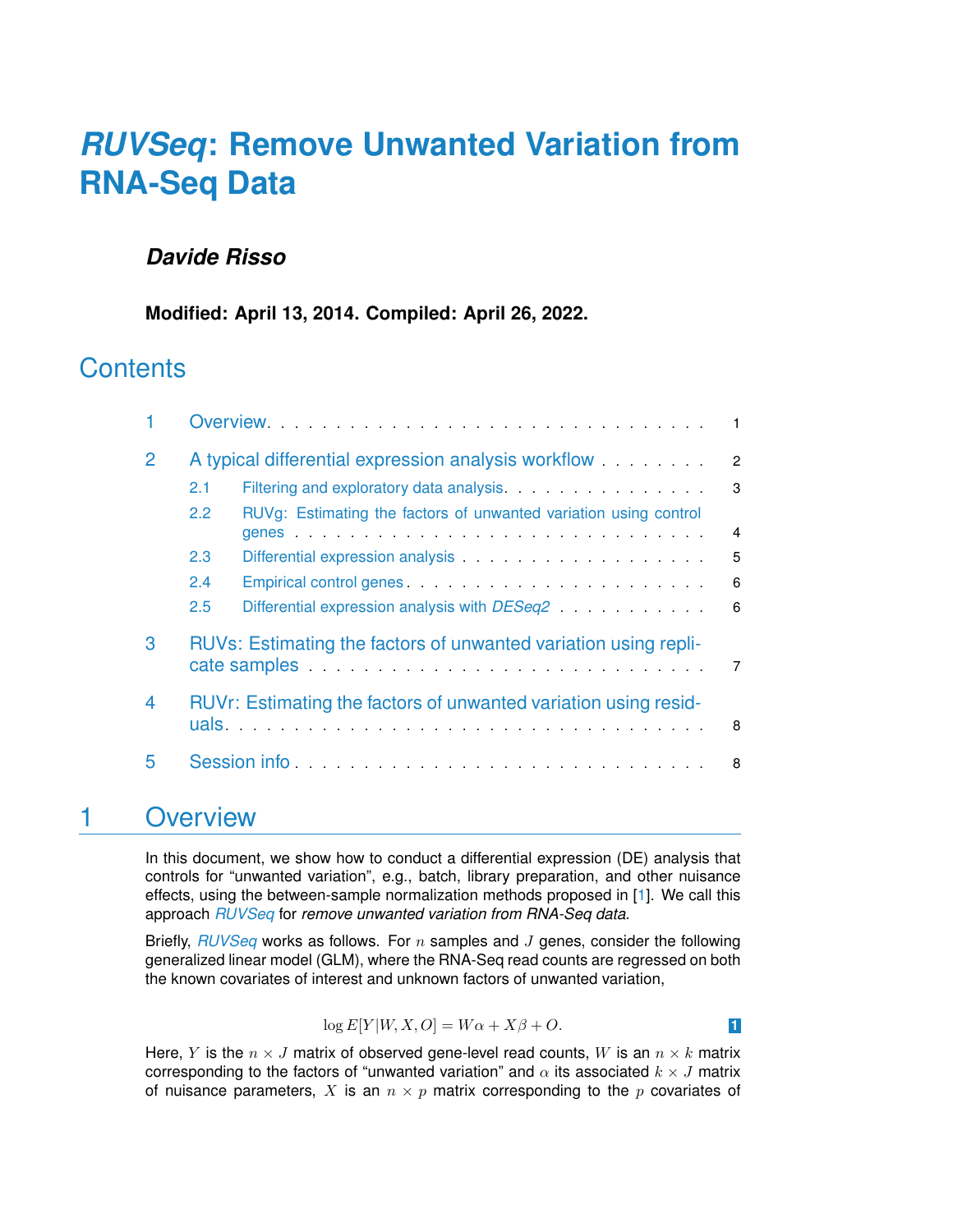interest/factors of "wanted variation" (e.g., treatment effect) and  $\beta$  its associated  $p \times J$ matrix of parameters of interest, and  $O$  is an  $n \times J$  matrix of offsets that can either be set to zero or estimated with some other normalization procedure (such as upper-quartile normalization).

The matrix  $X$  is a random variable, assumed to be known a priori. For instance, in the usual two-class comparison setting (e.g., treated vs. control samples), X is an  $n \times 2$ design matrix with a column of ones corresponding to an intercept and a column of indicator variables for the class of each sample (e.g., 0 for control and 1 for treated) [\[2\]](#page-8-1). The matrix W is an unobserved random variable and  $\alpha$ ,  $\beta$ , and k are unknown parameters.

The simultaneous estimation of  $W$ ,  $\alpha$ ,  $\beta$ , and k is infeasible. For a given k, we consider instead the following three approaches to estimate the factors of unwanted variation  $W$ :

- RUVg uses negative control genes, assumed to have constant expression across samples;
- RUVs uses centered (technical) replicate/negative control samples for which the covariates of interest are constant;
- RUV $r$  uses residuals, e.g., from a first-pass GLM regression of the counts on the covariates of interest.

The resulting estimate of W can then be plugged into Equation **[1](#page-0-1)** , for the full set of genes and samples, and  $\alpha$  and  $\beta$  estimated by GLM regression. Normalized read counts can be obtained as residuals from ordinary least squares (OLS) regression of  $\log Y - Q$  on the estimated W.

Note that although here we illustrate the RUV approach using the GLM implementation of *[edgeR](http://bioconductor.org/packages/edgeR)* and *[DESeq2](http://bioconductor.org/packages/DESeq2)*, all three RUV versions can be readily adapted to work with any DE method formulated within a GLM framework.

<span id="page-1-0"></span>See [\[1\]](#page-8-0) for full details and algorithms for each of the three RUV procedures.

## 2 A typical differential expression analysis workflow

In this section, we consider the  $RUV<sub>g</sub>$  function to estimate the factors of unwanted variation using control genes. See Sections [3](#page-6-0) and [4,](#page-6-1) respectively, for examples using the RUVs and RUVr approaches.

We consider the zebrafish dataset of [\[3\]](#page-8-2), available through the *Bioconductor* package *[zebrafishRNASeq](http://bioconductor.org/packages/zebrafishRNASeq)*. The data correspond to RNA libraries for three pairs of galleintreated and control embryonic zebrafish cell pools. For each of the 6 samples, we have RNA-Seq read counts for 32,469 Ensembl genes and 92 ERCC spike-in sequences. See [\[1\]](#page-8-0) and the *[zebrafishRNASeq](http://bioconductor.org/packages/zebrafishRNASeq)* package vignette for details.

```
library(RUVSeq)
library(zebrafishRNASeq)
data(zfGenes)
head(zfGenes)
## Ctl1 Ctl3 Ctl5 Trt9 Trt11 Trt13
## ENSDARG00000000001 304 129 339 102 16 617
## ENSDARG00000000002 605 637 406 82 230 1245
```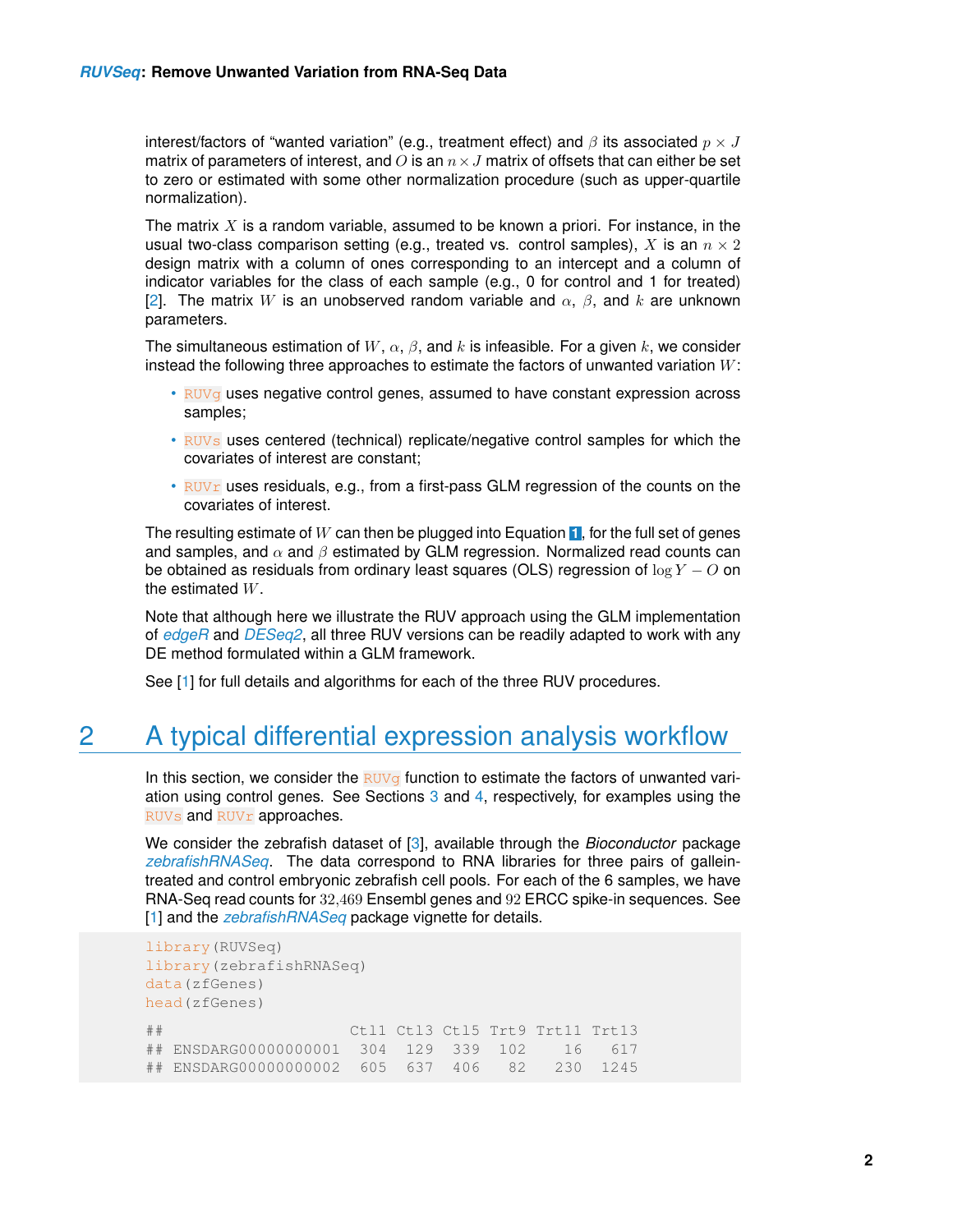| ##            | ENSDARG00000000018 |          | 391       |           | 235<br>217 | 554           | 451       | 565  |  |  |  |  |
|---------------|--------------------|----------|-----------|-----------|------------|---------------|-----------|------|--|--|--|--|
| ##            | ENSDARG00000000019 |          | 2979      | 4729      | 7002       | 7309          | 9395      | 3349 |  |  |  |  |
| ##            | ENSDARG00000000068 |          |           | 89        | 356<br>41  | 149           | 45        | 44   |  |  |  |  |
| ##            | ENSDARG00000000069 |          | 312       |           | 184<br>844 | 269           | 513       | 243  |  |  |  |  |
| tail(zfGenes) |                    |          |           |           |            |               |           |      |  |  |  |  |
| ##            |                    | Ct.11    | Ctl3 Ctl5 |           | Trt.9      | Trt11         | Trt13     |      |  |  |  |  |
| ##            | ERCC-00163         | 204      | 59        | 183       | 152        | 104           | 59        |      |  |  |  |  |
| ##            | ERCC-00164         | 6        | 1         | 74        | 11         | 206           | 21        |      |  |  |  |  |
| ##            | ERCC-00165         | 140      | 119       | 93        | 331        | 52            | 38        |      |  |  |  |  |
| ##            | ERCC-00168         | $\Omega$ | $\bigcap$ | $\bigcap$ | $\bigcap$  | $\mathcal{D}$ | $\bigcap$ |      |  |  |  |  |
| ##            | ERCC-00170         | 216      | 145       | 111       | 456        | 196           | 552       |      |  |  |  |  |
| ##            | ERCC-00171 12869   |          |           | 6682 7675 | 47488      | 24322 26112   |           |      |  |  |  |  |

#### 2.1 Filtering and exploratory data analysis

<span id="page-2-0"></span>We filter out non-expressed genes, by requiring more than 5 reads in at least two samples for each gene.

```
filter \leftarrow apply(zfGenes, 1, function(x) length(x[x>5])>=2)
filtered <- zfGenes[filter,]
genes <- rownames(filtered)[grep("^ENS", rownames(filtered))]
spikes <- rownames(filtered)[grep("^ERCC", rownames(filtered))]
```
After the filtering, we are left with 20806 genes and 59 spike-ins.

We store the data in an object of S4 class *SeqExpressionSet* from the *[EDASeq](http://bioconductor.org/packages/EDASeq)* package. This allows us to make full use of the plotting and normalization functionality of *[EDASeq](http://bioconductor.org/packages/EDASeq)*. Note, however, that all the methods in *[RUVSeq](http://bioconductor.org/packages/RUVSeq)* are implemented for both *SeqExpressionSet* and *matrix* objects. See the help pages for details.

```
x \leftarrow as.factor(rep(c("Ctl", "Trt"), each=3))set <- newSeqExpressionSet(as.matrix(filtered),
                           phenobata = data.frame(x, row.name = colnames(filtered)))set
## SeqExpressionSet (storageMode: lockedEnvironment)
## assayData: 20865 features, 6 samples
## element names: counts, normalizedCounts, offset
## protocolData: none
## phenoData
## sampleNames: Ctl1 Ctl3 ... Trt13 (6 total)
## varLabels: x
## varMetadata: labelDescription
## featureData: none
## experimentData: use 'experimentData(object)'
## Annotation:
```
The boxplots of relative log expression ( $RLE = log$ -ratio of read count to median read count across sample) and plots of principal components (PC) in Figure [1](#page-3-1) reveal a clear need for betwen-sample normalization.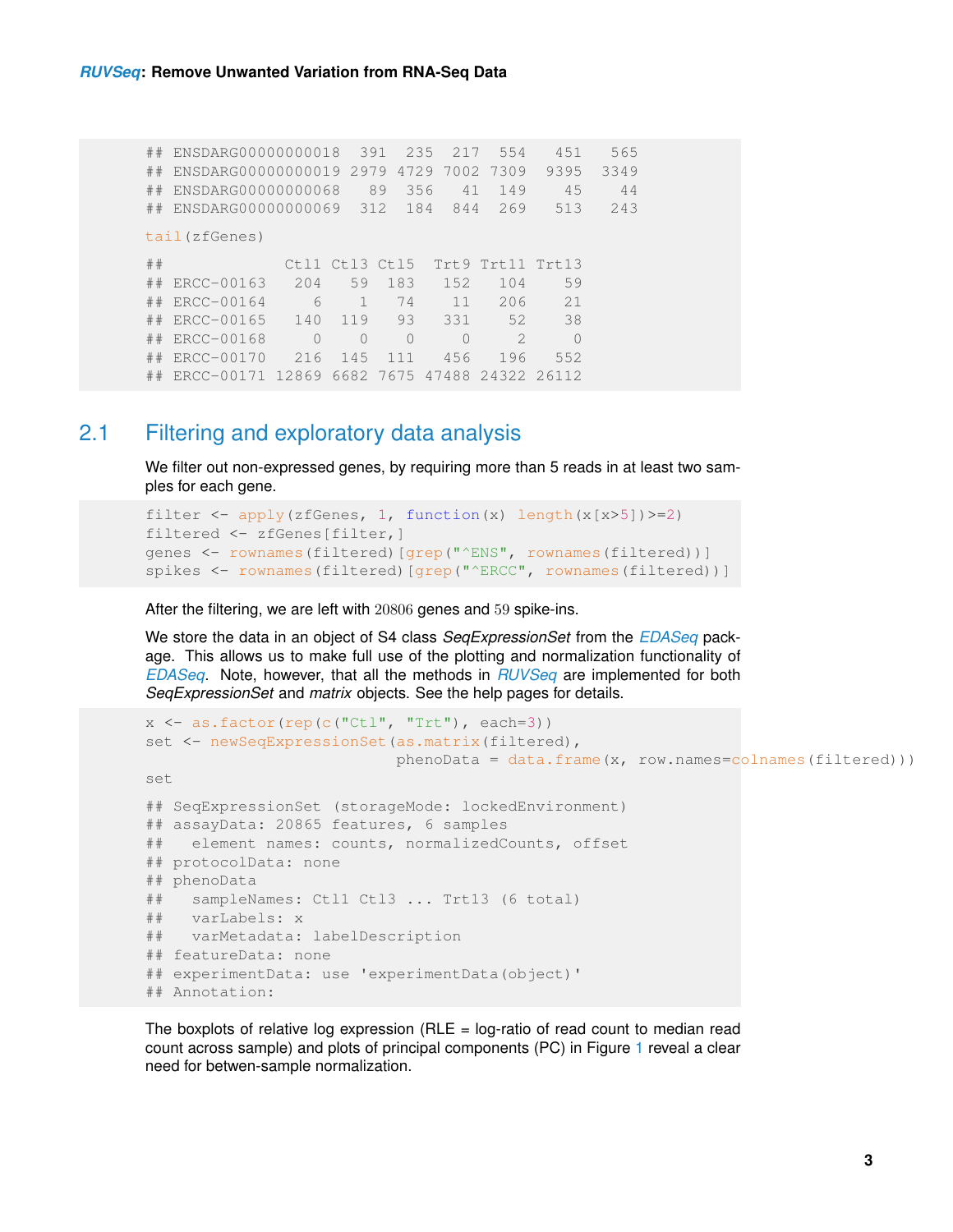```
library(RColorBrewer)
colors <- brewer.pal(3, "Set2")
plotRLE(set, outline=FALSE, ylim=c(-4, 4), col=colors[x])
plotPCA(set, col=colors[x], cex=1.2)
```
<span id="page-3-1"></span>

**Figure 1: No normalization**

We can use the betweenLaneNormalization function of *[EDASeq](http://bioconductor.org/packages/EDASeq)* to normalize the data using upper-quartile (UQ) normalization [\[4\]](#page-8-3).

```
set <- betweenLaneNormalization(set, which="upper")
plotRLE(set, outline=FALSE, ylim=c(-4, 4), col=colors[x])
plotPCA(set, col=colors[x], cex=1.2)
```
<span id="page-3-2"></span>

**Figure 2: Upper-quartile normalization**

<span id="page-3-0"></span>After upper-quartile normalization, treated sample *Trt11* still shows extra variability when compared to the rest of the samples (Figure [2a](#page-3-2)). This is reflected by the first principal component (Figure [2b](#page-3-2)), that is driven by the difference between *Trt11* and the other samples.

#### 2.2 RUVg: Estimating the factors of unwanted variation using control genes

To estimate the factors of unwanted variation, we need a set of *negative control genes*, i.e., genes that can be assumed not to be influenced by the covariates of interest (in the case of the zebrafish dataset, the Gallein treatment). In many cases, such a set can be identified, e.g., housekeeping genes or spike-in controls. If a good set of negative controls is not readily available, one can define a set of "in-silico empirical" controls as in Section [2.4.](#page-5-0)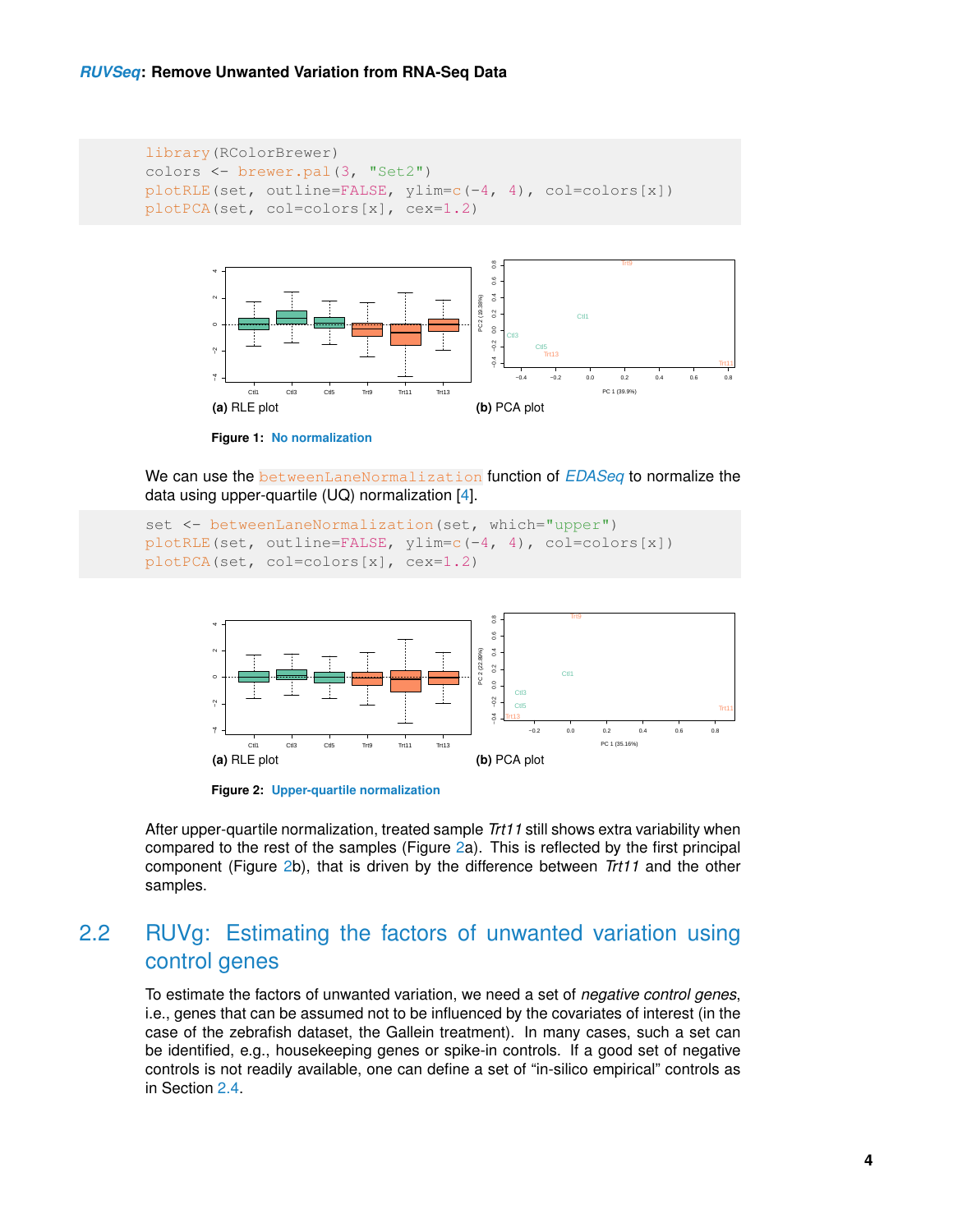Here, we use the ERCC spike-ins as controls and we consider  $k = 1$  factors of unwanted variation. See  $[1]$  and  $[5]$  for a discussion on the choice of  $k$ .

```
set1 <- RUVg(set, spikes, k=1)
pData(set1)
\# \# x W_1
## Ctl1 Ctl -0.04539413
## Ctl3 Ctl 0.50347642
## Ctl5 Ctl 0.40575319
## Trt9 Trt -0.30773479
## Trt11 Trt -0.68455406
## Trt13 Trt 0.12845337
plotRLE(set1, outline=FALSE, ylim=c(-4, 4), col=colors[x])
plotPCA(set1, col=colors[x], cex=1.2)
```


**Figure 3: RUVg normalization based on spike-in controls**

The  $RUV_{\sigma}$  function returns two pieces of information: the estimated factors of unwanted variation (added as columns to the phenoData slot of set) and the normalized counts obtained by regressing the original counts on the unwanted factors. The normalized values are stored in the normalizedCounts slot of set and can be accessed with the normCounts method. These counts should be used only for exploration. It is important that subsequent DE analysis be done on the *original counts* (accessible through the counts method), as removing the unwanted factors from the counts can also remove part of a factor of interest [\[6\]](#page-8-5).

Note that one can relax the negative control gene assumption by requiring instead the identification of a set of positive or negative controls, with a priori known expression fold-changes between samples, i.e., known  $\beta$ . One can then use the centered counts for these genes ( $\log Y - X\beta$ ) for normalization purposes.

#### 2.3 Differential expression analysis

<span id="page-4-0"></span>Now, we are ready to look for differentially expressed genes, using the negative binomial GLM approach implemented in *[edgeR](http://bioconductor.org/packages/edgeR)* (see the *[edgeR](http://bioconductor.org/packages/edgeR)* package vignette for details). This is done by considering a design matrix that includes both the covariates of interest (here, the treatment status) and the factors of unwanted variation.

```
design \leq model.matrix(\leq + W_1, data=pData(set1))
y <- DGEList(counts=counts(set1), group=x)
y <- calcNormFactors(y, method="upperquartile")
```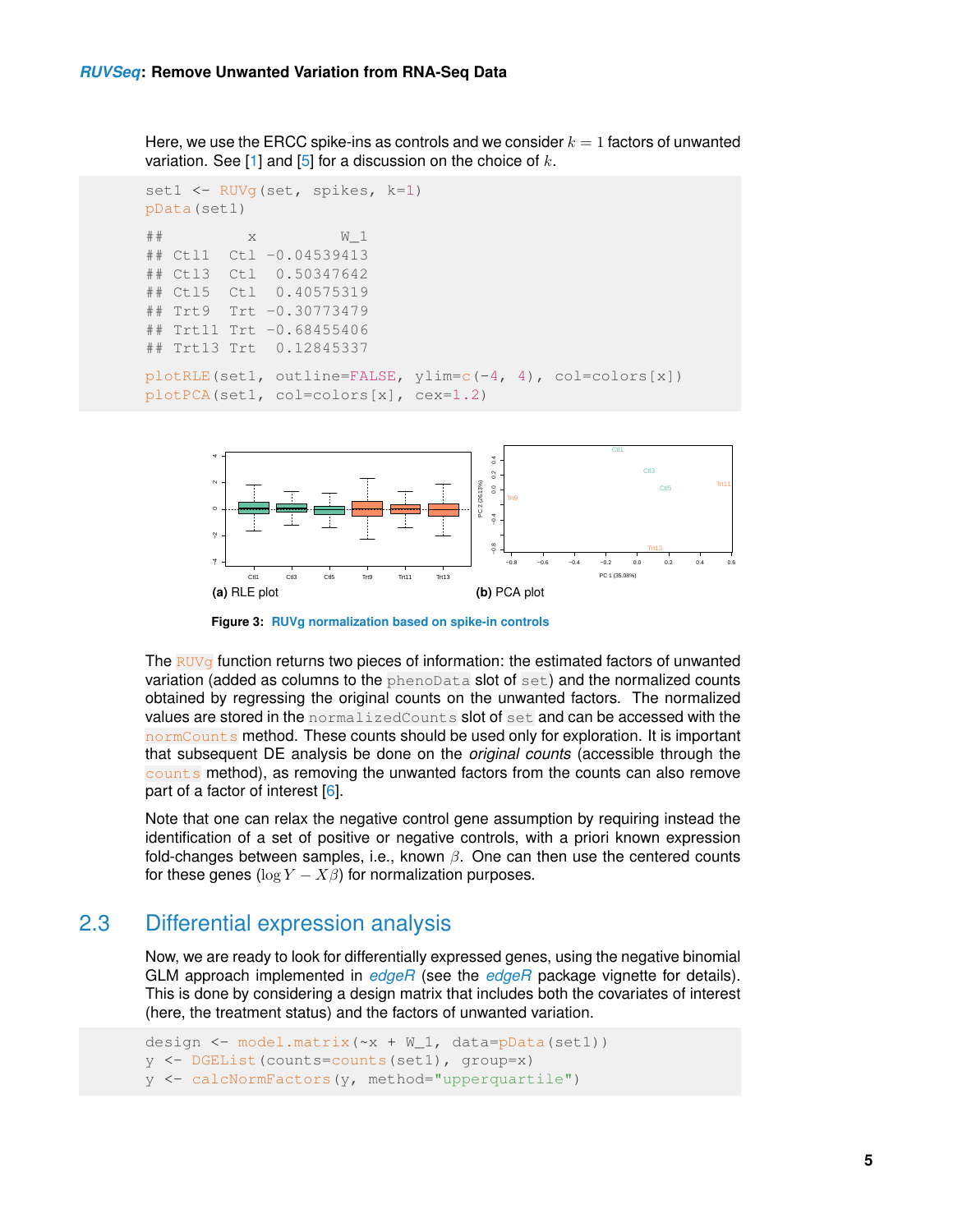```
y <- estimateGLMCommonDisp(y, design)
y <- estimateGLMTagwiseDisp(y, design)
fit \leftarrow qlmFit(y, design)
lrt <- glmLRT(fit, coef=2)
topTags(lrt)
```
#### 2.4 Empirical control genes

<span id="page-5-0"></span>If no genes are known *a priori* not to be influenced by the covariates of interest, one can obtain a set of "in-silico empirical" negative controls, e.g., least significantly DE genes based on a first-pass DE analysis performed prior to RUVg normalization.

```
design <- model.matrix(~x, data=pData(set))
y <- DGEList(counts=counts(set), group=x)
y <- calcNormFactors(y, method="upperquartile")
y <- estimateGLMCommonDisp(y, design)
y <- estimateGLMTagwiseDisp(y, design)
fit <- glmFit(y, design)
lrt <- glmLRT(fit, coef=2)
top <- topTags(lrt, n=nrow(set))$table
empirical <- rownames(set)[which(!(rownames(set) %in% rownames(top)[1:5000])]]
```
Here, we consider all but the top 5,000 genes as ranked by *[edgeR](http://bioconductor.org/packages/edgeR)* p-values.

```
set2 <- RUVq(set, empirical, k=1)
pData(set2)
\# # \# \qquad \qquad \qquad \qquad \qquad \qquad \qquad \qquad \qquad \qquad \qquad \qquad \qquad \qquad \qquad \qquad \qquad \qquad \qquad \qquad \qquad \qquad \qquad \qquad \qquad \qquad \qquad \qquad \qquad \qquad \qquad \qquad \qquad \qquad \qquad## Ctl1 Ctl -0.10879677
## Ctl3 Ctl 0.23066424
## Ctl5 Ctl 0.19926266
## Trt9 Trt 0.07672121
## Trt11 Trt -0.83540924
## Trt13 Trt 0.43755790
plotRLE(set2, outline=FALSE, ylim=c(-4, 4), col=colors[x])
plotPCA(set2, col=colors[x], cex=1.2)
```
#### 2.5 Differential expression analysis with *[DESeq2](http://bioconductor.org/packages/DESeq2)*

<span id="page-5-1"></span>In alternative to *[edgeR](http://bioconductor.org/packages/edgeR)*, one can perform differential expression analysis with *[DESeq2](http://bioconductor.org/packages/DESeq2)*. The approach is very similar, namely, we will use the same design matrix specified in Section [2.3,](#page-4-0) but we need to specify it within the *DESeqDataSet* object.

```
library(DESeq2)
dds <- DESeqDataSetFromMatrix(countData = counts(set1),
                              colData = pData(set1),
```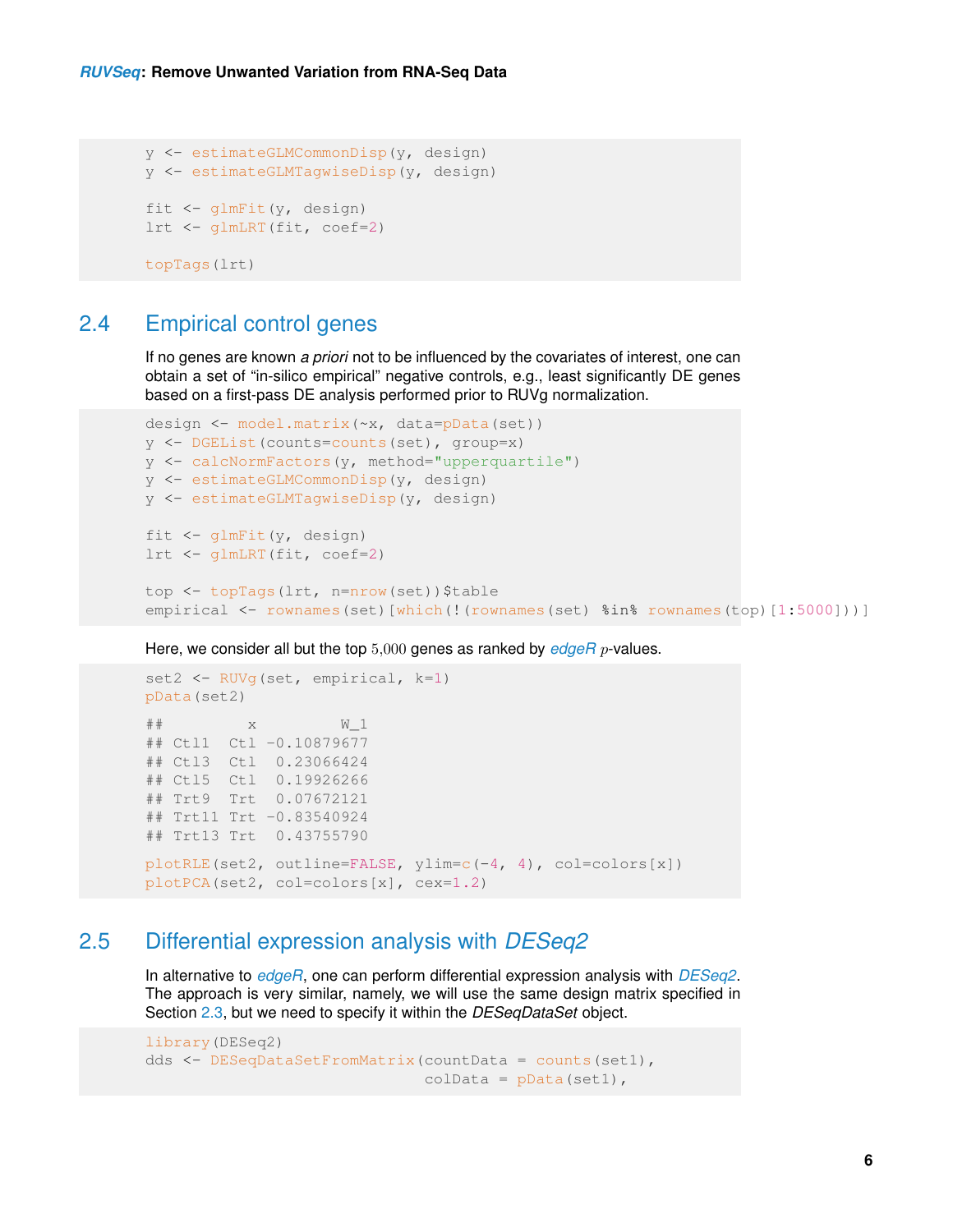

**Figure 4: RUVg normalization based on empirical controls**

design =  $~\sim~$  W\_1 + x)

```
dds <- DESeq(dds)
res <- results(dds)
res
```
Note that this will perform by default a Wald test of significance of the last variable in the design formula, in this case  $x$ . If one wants to perform a likelihood ratio test, she needs to specify a reduced model that includes W (see the *[DESeq2](http://bioconductor.org/packages/DESeq2)* vignette for more details on the test statistics).

```
dds \leq DESeq(dds, test="LRT", reduced=as.formula("\sim W 1"))
res <- results(dds)
res
```
## 3 RUVs: Estimating the factors of unwanted variation using replicate samples

As an alternative approach, one can use the  $RUVs$  method to estimate the factors of unwanted variation using replicate/negative control samples for which the covariates of interest are constant.

First, we need to construct a matrix specifying the replicates. In the case of the zebrafish dataset, we can consider the three treated and the three control samples as replicate groups. The function makeGroups can be used.

```
differences <- makeGroups(x)
differences
\# [, 1] [, 2] [, 3]
\# [1, 1 1 2 3## [2,] 4 5 6
```
Although in principle one still needs control genes for the estimation of the factors of unwanted variation, we found that  $RUVs$  is robust to that choice and that using all the genes works well in practice [\[1\]](#page-8-0).

```
set3 <- RUVs(set, genes, k=1, differences)
pData(set3)
```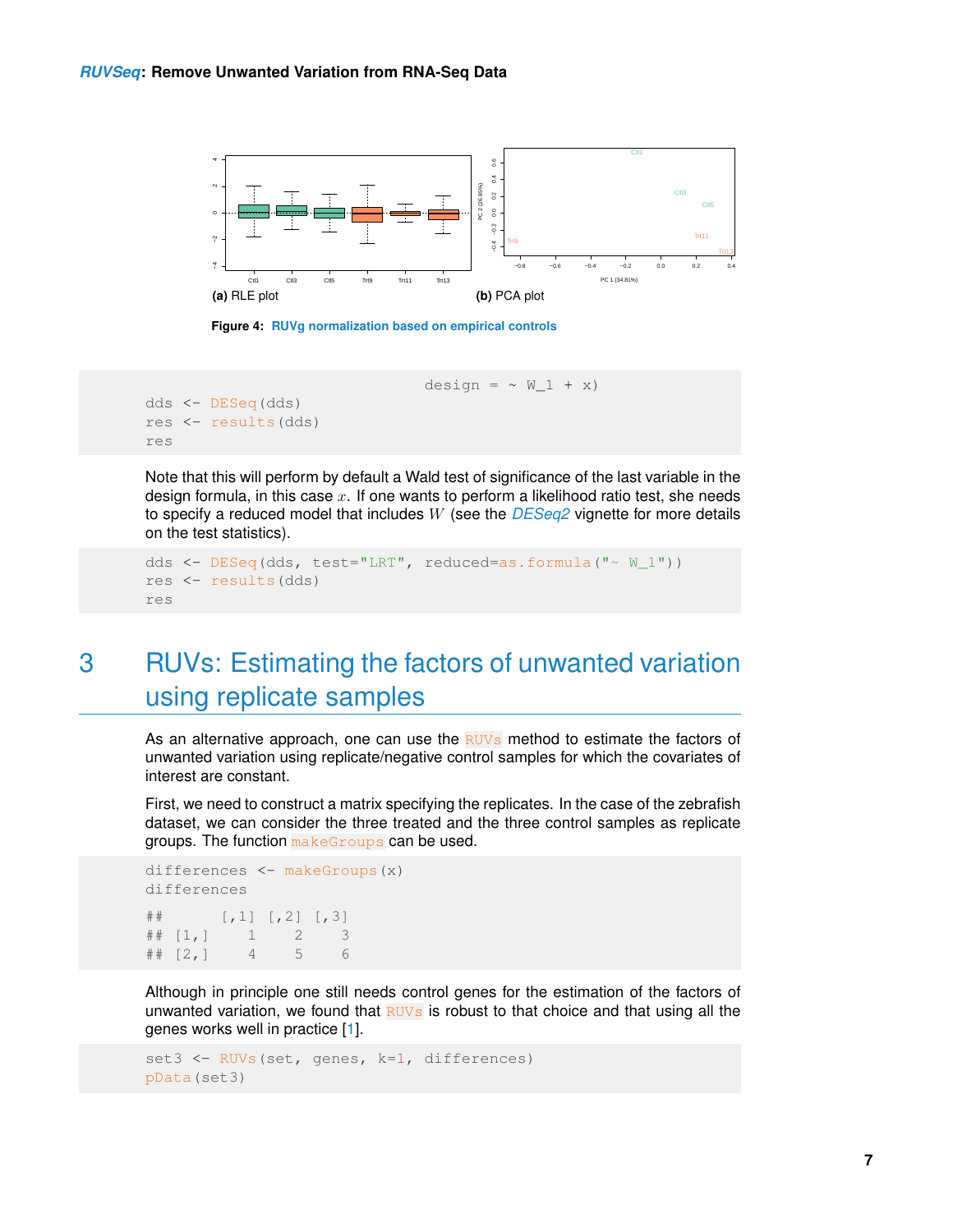## 4 RUVr: Estimating the factors of unwanted variation using residuals

Finally, a third approach is to consider the residuals (e.g., deviance residuals) from a first-pass GLM regression of the counts on the covariates of interest. This can be achieved with the  $RUVr$  method.

First, we need to compute the residuals from the GLM fit, without RUVg normalization, but possibly after normalization using a method such as upper-quartile normalization.

```
design <- model.matrix(~x, data=pData(set))
y <- DGEList(counts=counts(set), group=x)
y <- calcNormFactors(y, method="upperquartile")
y <- estimateGLMCommonDisp(y, design)
y <- estimateGLMTagwiseDisp(y, design)
fit <- glmFit(y, design)
res <- residuals(fit, type="deviance")
```
Again, we can use all the genes to estimate the factors of unwanted variation.

```
set4 <- RUVr(set, genes, k=1, res)
pData(set4)
```
### 5 Session info

toLatex(sessionInfo())

- R version 4.2.0 RC (2022-04-19 r82224),  $x86$  64-pc-linux-gnu
- Locale: LC\_CTYPE=en\_US.UTF-8, LC\_NUMERIC=C, LC\_TIME=en\_GB, LC\_COLLATE=C, LC\_MONETARY=en\_US.UTF-8, LC\_MESSAGES=en\_US.UTF-8, LC\_PAPER=en\_US.UTF-8, LC\_NAME=C, LC\_ADDRESS=C, LC\_TELEPHONE=C, LC\_MEASUREMENT=en\_US.UTF-8, LC\_IDENTIFICATION=C
- Running under: Ubuntu 20.04.4 LTS
- Matrix products: default
- BLAS: /home/biocbuild/bbs-3.15-bioc/R/lib/libRblas.so
- LAPACK: /home/biocbuild/bbs-3.15-bioc/R/lib/libRlapack.so
- Base packages: base, datasets, grDevices, graphics, methods, stats, stats4, utils
- Other packages: Biobase 2.56.0, BiocGenerics 0.42.0, BiocParallel 1.30.0, Biostrings 2.64.0, EDASeq 2.30.0, GenomeInfoDb 1.32.0, GenomicAlignments 1.32.0, GenomicRanges 1.48.0, IRanges 2.30.0, MatrixGenerics 1.8.0, RColorBrewer 1.1-3, RUVSeq 1.30.0, Rsamtools 2.12.0, S4Vectors 0.34.0, ShortRead 1.54.0, SummarizedExperiment 1.26.0, XVector 0.36.0, edgeR 3.38.0, knitr 1.38, limma 3.52.0, matrixStats 0.62.0, zebrafishRNASeq 1.15.0